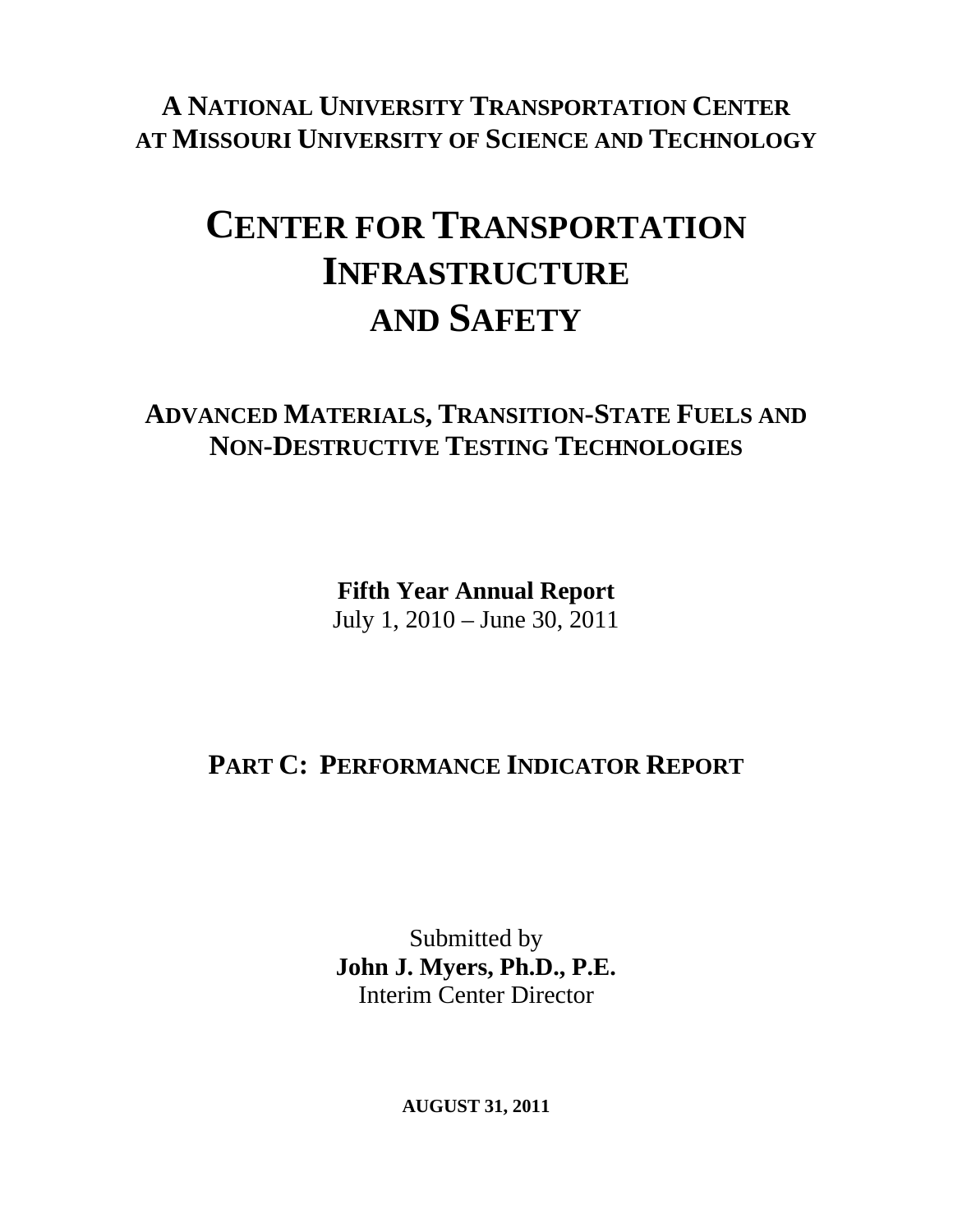### **Fifth Year Annual Report** Part C: Performance Indicator Report

### **Table of Contents**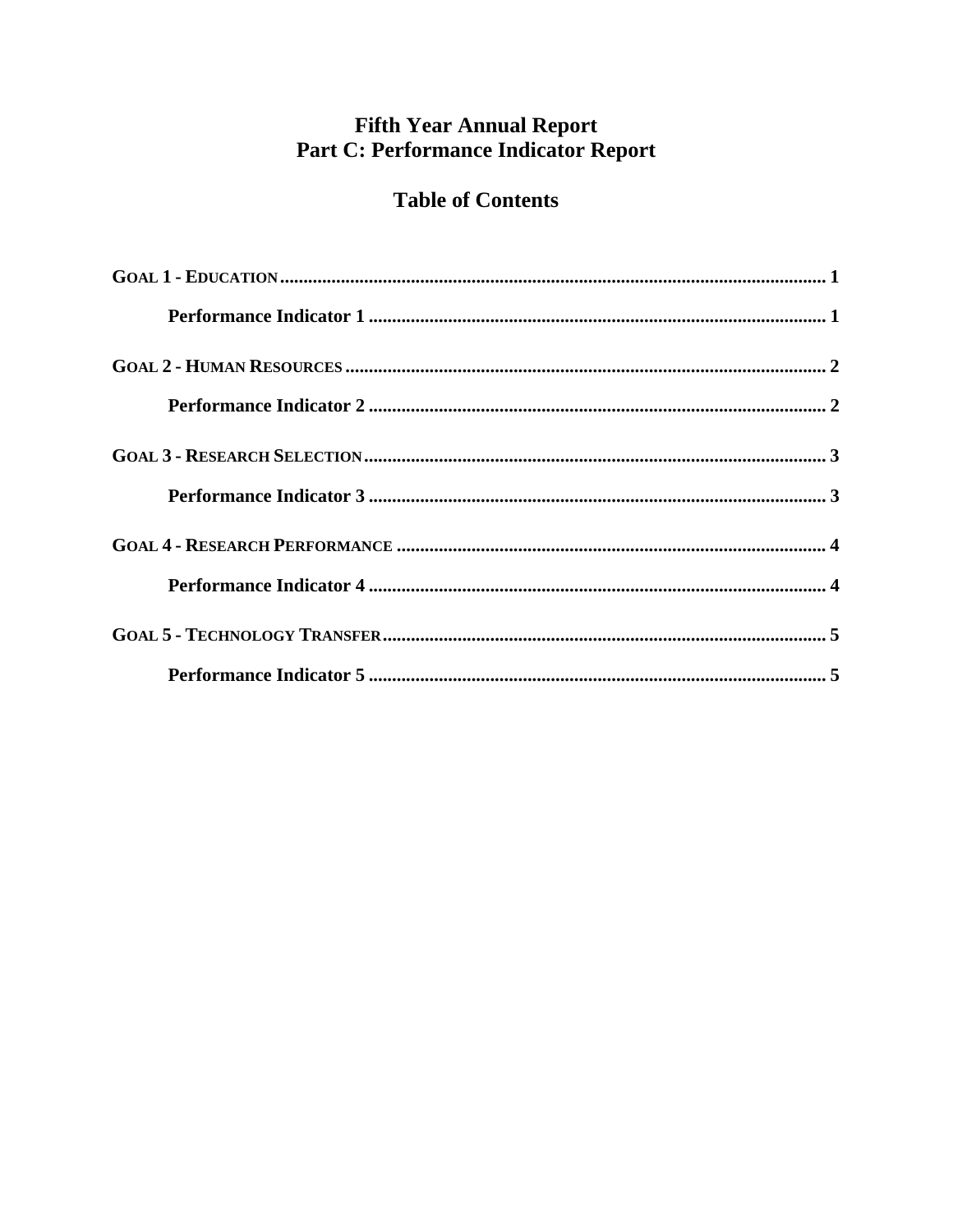# **GOAL 1 – EDUCATION**

A multidisciplinary program of course work and experiential learning that reinforces the Center's mission and theme.

#### **Performance Indicator 1**

Information about the Center's transportation education program for the academic year(s) being reported (Year V), in comparison with the baseline (Base) provided in the Appendix of the Center's Strategic Plan.

| <b>Transportation Education</b>                                              | <b>Base</b> | 2010-2011 |
|------------------------------------------------------------------------------|-------------|-----------|
| 1a. Cumulative number of transportation-related courses:                     | 89          | 63        |
| Undergraduate:                                                               | 43          | 32        |
| Graduate:                                                                    | 46          | 31        |
| 1b. Number of students participating in transportation research<br>projects: | 149         | 273       |
| Undergraduate:                                                               | 118         | 198       |
| Graduate:                                                                    | 29          | 75        |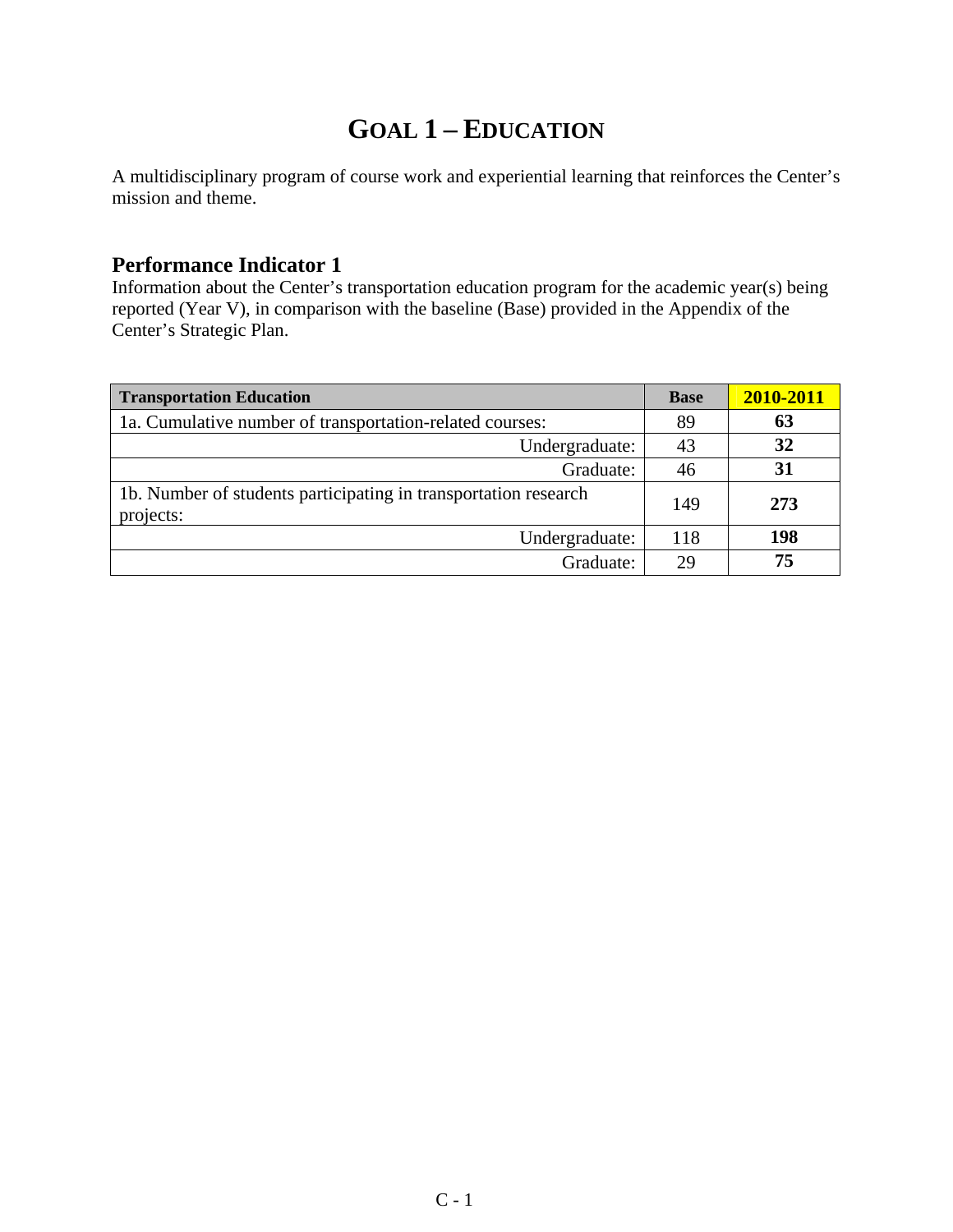# **GOAL 2 - HUMAN RESOURCES**

An increased number of students, faculty and staff who are attracted to and substantively involved in the undergraduate, graduate and professional programs of the Center.

#### **Performance Indicator 2**

Information about the Center's transportation education program for the academic year(s) being reported (Year V), in comparison with the baseline data (Base) provided in the Appendix of the Center's Strategic Plan.

| <b>Human Resources</b>                                                         | Master's    |           | <b>Doctorate</b> |           |             | <b>Total</b> |
|--------------------------------------------------------------------------------|-------------|-----------|------------------|-----------|-------------|--------------|
|                                                                                | <b>Base</b> | 2010-2011 | <b>Base</b>      | 2010-2011 | <b>Base</b> | 2010-2011    |
| 2a. Cumulative number of<br>transportation-related<br>advanced degree programs | 5           |           | 5                | 5         | 10          | 10           |
| 2b. Numbers of Students<br>Enrolled                                            | 13          | 43        | 16               | 32        | 29          | 75           |
| 2c. Number of Students<br><b>Receiving Degrees</b>                             |             | 18        | $\overline{2}$   |           | 3           | 22           |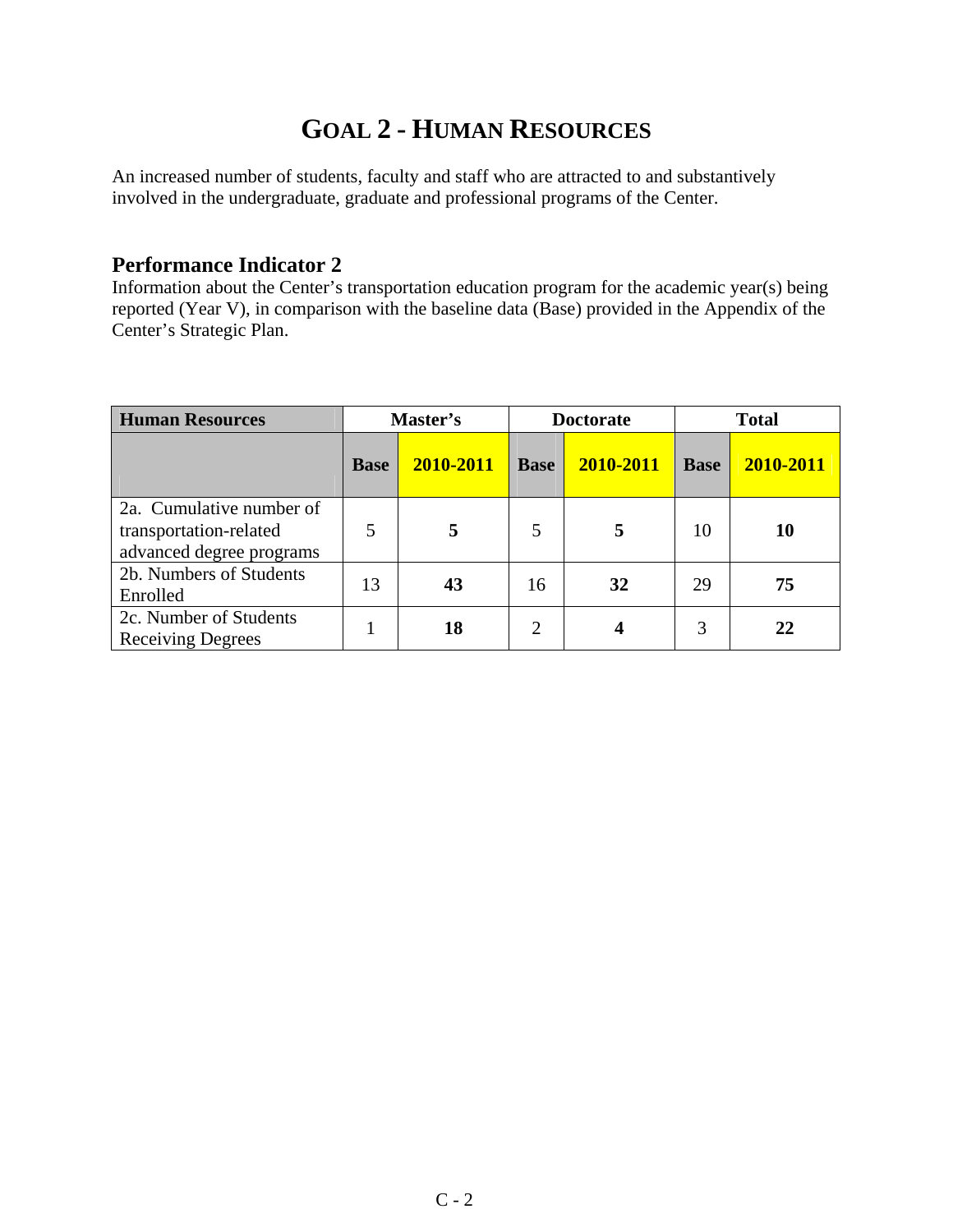# **GOAL 3 - RESEARCH SELECTION**

An objective process for selecting and reviewing research that balances multiple objectives of the program.

#### **Performance Indicator 3**

Information about the Center's transportation research selection process during the academic year(s) being reported (Year V).

| <b>Transportation Research Selection</b>              | 2010-2011     |
|-------------------------------------------------------|---------------|
| 3a. Research Projects Awarded by Center               | 19            |
| 3b. Number of those projects that you consider to be: |               |
| basic research                                        | 10            |
| advanced research                                     |               |
| applied research                                      |               |
| 3c. Total Budgeted Costs for Those Projects           | $$1,579,220*$ |

\* \$ Grand total includes NUTC match, non-federal and federal totals, but not administrative expenses, which total \$319,083.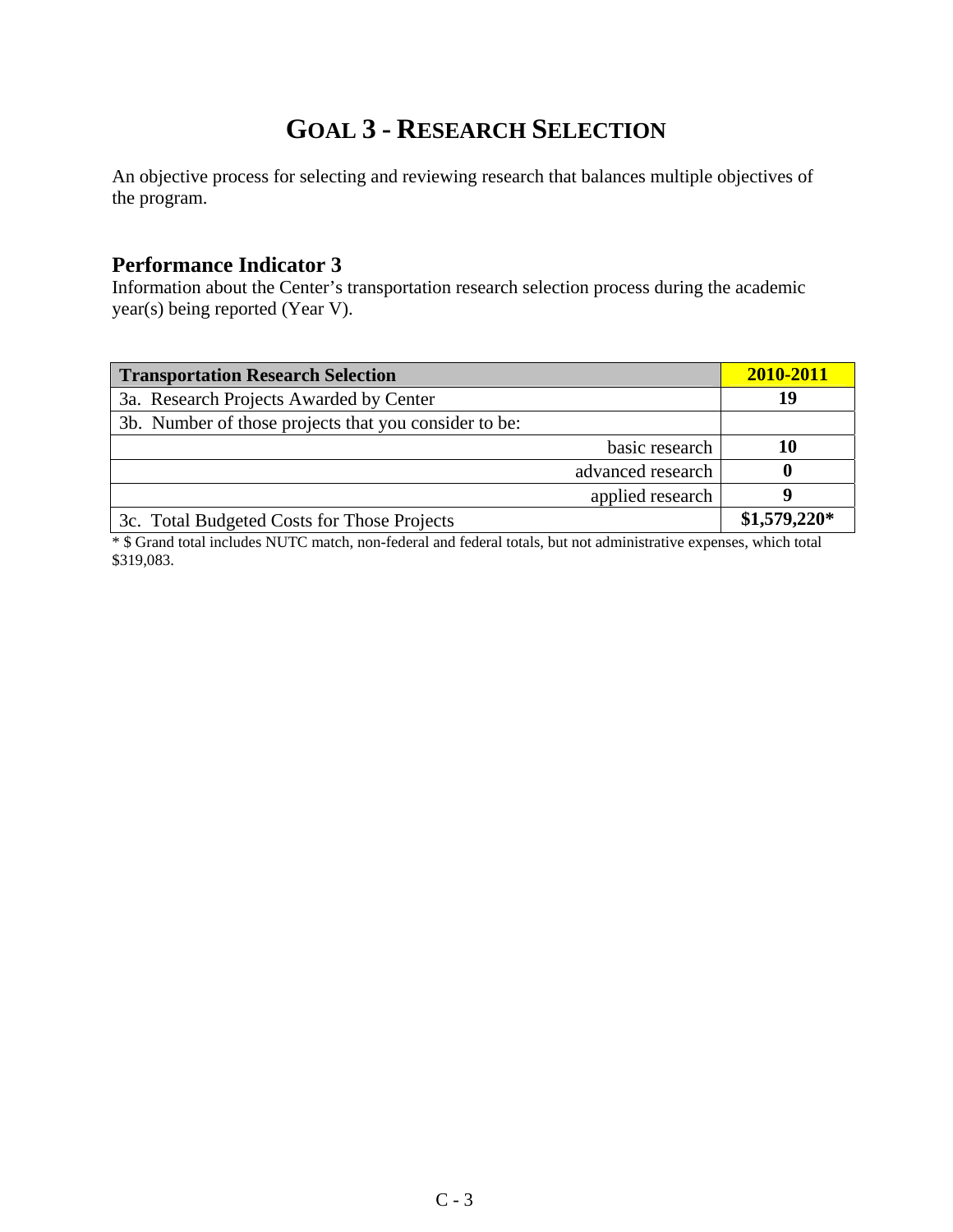# **GOAL 4 - RESEARCH PERFORMANCE**

An ongoing program of basic and applied research, the products of which are judged by peers or other experts in the field, to advance the body of knowledge in transportation.

#### **Performance Indicator 4**

Information about the Center's transportation research performance during the academic year(s) being reported (Year V):

| <b>Transportation Research Performance</b>                                                                                                        | 2010-2011 |
|---------------------------------------------------------------------------------------------------------------------------------------------------|-----------|
| 4a. Number of reports issued that resulted from transportation research projects<br>funded by the NUTC grant.                                     | 19        |
| 4b. Number of transportation research papers presented at academic/professional<br>meetings that resulted from projects funded by the NUTC grant. | 30        |

\* Performance is defined as a meritorious accomplishment, such as distinguished service awards, best paper award, fellow member, etc.